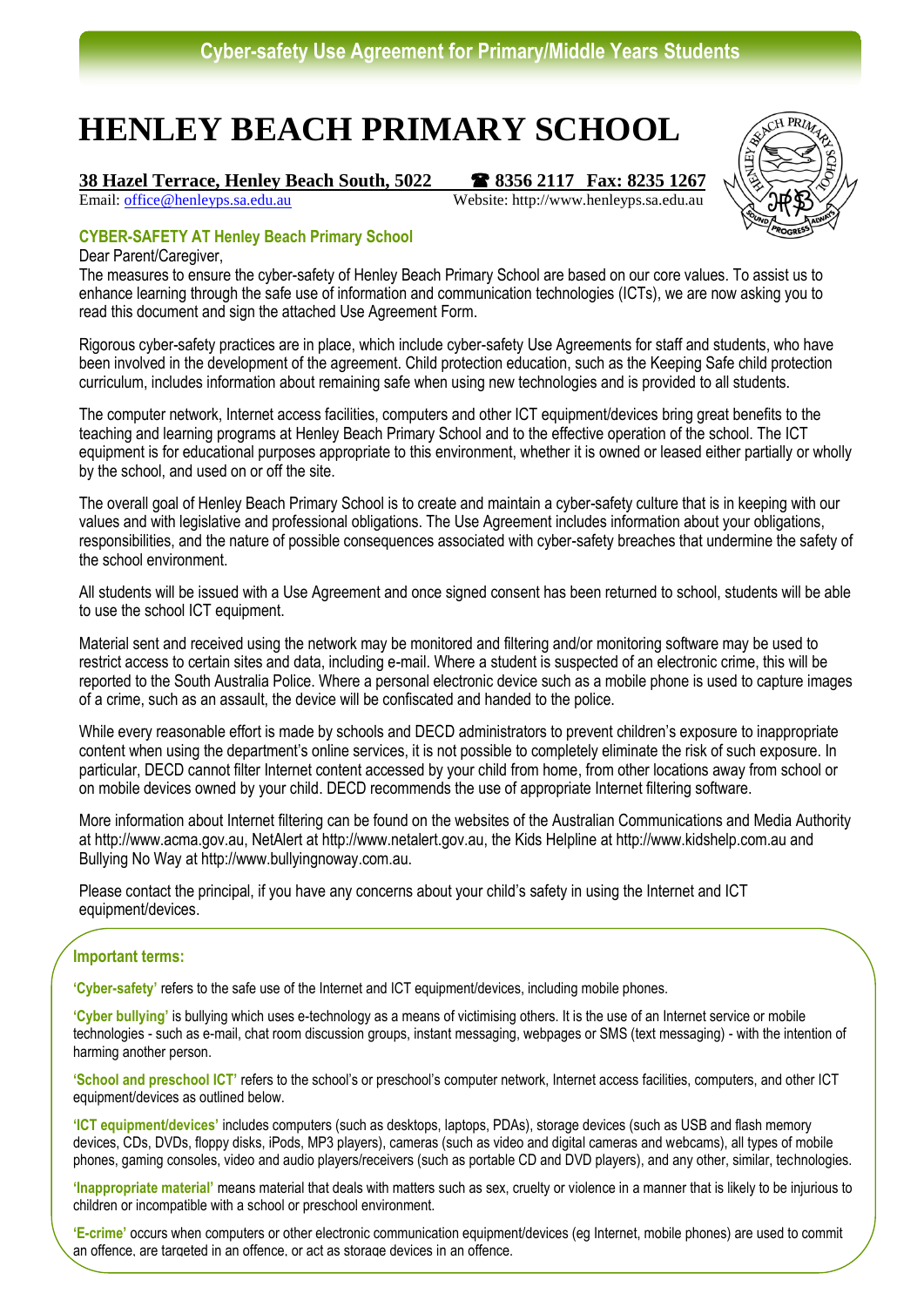# **Strategies to help keep Henley Beach Primary School Students Cyber-safe**

Parents/caregivers play a critical role in developing knowledge, understanding and ethics around their child's safety and safe practices regardless of the time of day. Being cyber-safe is no exception and we invite you to discuss with your child the following strategies to help us stay safe when using ICT at school and after formal school hours.

- **1.** I will not use school ICT equipment until my parents/caregivers and I have signed my Use Agreement Form and the completed form has been returned to school.
- **2.** I will use the computers and other ICT equipment only for my learning.
- **3.** I will go online or use the Internet at school only when a teacher gives permission and an adult is present.
- **4.** If I am unsure whether I am allowed to do something involving ICT, I will ask the teacher first.
- **5.** If I have my own user name, I will log on only with that user name. I will not allow anyone else to use my name.
- **6.** I will keep my password private.
- **7.** I will use the Internet, e-mail, mobile phones or any ICT equipment only for positive purposes, not to be mean, rude or offensive, or to bully, harass, or in any way harm anyone else, or the school itself, even if it is meant as a joke.
- **8.** While at school, I will:
	- attempt to search for things online that I know are acceptable at our school. This would exclude anything that is rude or violent or uses unacceptable language such as swearing
	- report any attempt to get around, or bypass, security, monitoring and filtering that is in place at our school.
- **9.** If I find anything that upsets me, is mean or rude, or that I know is not acceptable at our school, I will:
	- not show others
	- turn off the screen
	- get a teacher straight away
- **10.** Only with written permission from home and the school will I bring any ICT equipment/devices to school. This includes things like mobile phones, iPods, games, cameras, and USB/portable drives.
- **11.** Only with written permission from the teacher will I connect any ICT device to school ICT, or run any software (eg a USB/portable drive, camera or phone). This includes all wireless/Bluetooth technologies.
- **12.** The school cyber-safety strategies apply to any ICTs brought to school.
- **13.** To ensure my compliance with copyright laws, I will download or copy any files such as music, videos, games or programs only with the permission of a teacher or the owner of the original material.
- **14.** I will ask my teacher's permission before I put any personal information online: Personal identifying information includes any of the following:
	- my full name
	- my address
	- my e-mail address
	- my phone numbers
	- **•** photos of me and/or people close to me
- **15.** I will respect all school lCTs and will treat all ICT equipment/devices with care. This includes:
	- not intentionally disrupting the smooth running of any school ICT systems
		- not attempting to hack or gain unauthorised access to any system
		- following all school cyber-safety strategies, and not joining in if other students choose to be irresponsible with ICTs
		- reporting any breakages/damage to a staff member
- **16.** If I do not follow cyber-safety practices the school may inform my parents/caregivers. In serious cases, the school may take disciplinary action against me. My family may be charged for repair costs. If illegal material or activities are involved or e-crime is suspected, it may be necessary for the school to inform the police and hold securely personal items for potential examination by police. Such actions may occur even if the incident occurs off-site and/or out of school hours.